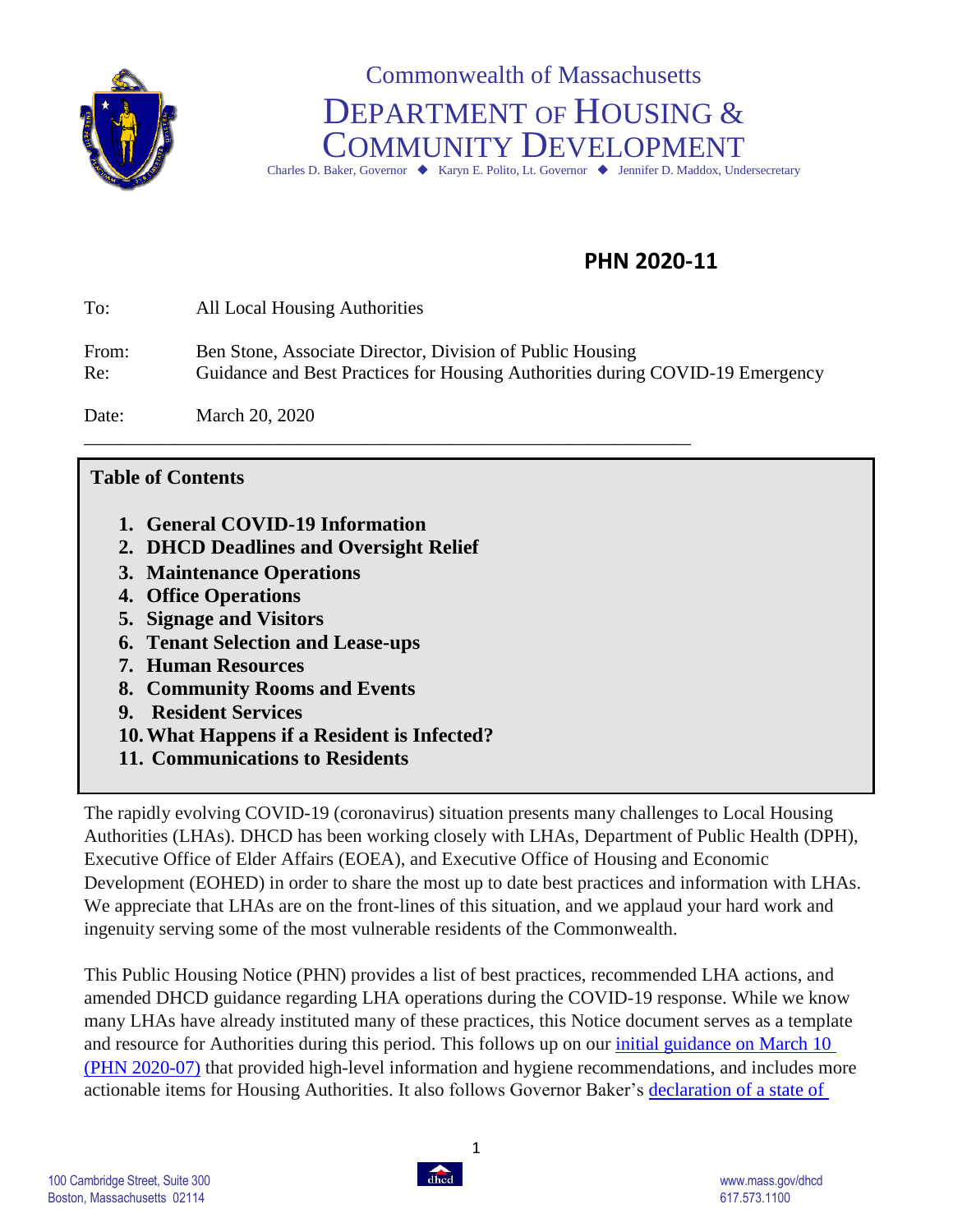[emergency](https://www.mass.gov/news/governor-baker-declares-state-of-emergency-to-support-commonwealths-response-to-coronavirus) on March 10 and we hope helps LHAs to prepare themselves and their residents for an extended period where normal functions are disrupted.

Note that this document does not contain detailed information on LHA finances, evictions, or guidance on use of personally identifiable information (PII) while working remotely. We understand that these are important issues to LHAs and are working on developing reasonable guidance for these important issues. See [PHN 2010-10](https://www.mass.gov/doc/2020-10-capital-projects-during-covid-19/download) for guidance on capital projects. Thank you for your patience.

## **1. General Information**

For general information on the COVID-19 outbreak, please refer to the frequently updated webpages from DPH and the Center on Disease Control (CDC). The DPH website includes guidance issued by other state agencies such as Elder Affairs that may also be relevant for Housing Authorities and residents. The Citizens' Housing and Planning Association (CHAPA) has a selection of resources for affordable and public housing managers.

- [mass.gov/covid19](https://www.mass.gov/2019coronavirus)
- <https://www.cdc.gov/coronavirus/2019-ncov/index.html>
	- o <https://www.cdc.gov/coronavirus/2019-ncov/prepare/prevention.html>
- <https://www.chapa.org/housing-news/covid-19-affordable-housing-updates>

In addition to the measures recommended below LHAs **should be working closely** with their local board of health, emergency services, and municipality to contingency plan for possible cases of COVID-19 in their development and/or the extension of social distancing measures for an indefinite period of at least several weeks.

## **2. DHCD Deadlines and Oversight Relief**

DHCD understands that both LHA and DHCD staff need to focus on the response to COVID-19, including adjusting business practices to minimize personal interactions, communicating with residents, and coordinating with local partners. DHCD has already put off several deadlines (see [PHN 2020-08](https://www.mass.gov/doc/2020-08-dhcd-oversight-during-covid-19-1/download) and addendum), and will review other deadlines or reporting requirements that will impact LHAs over next 30 days. At the same time, given the indefinite length of the emergency, business that can be conducted remotely will be continued *as far as practicable*.

PMR ratings will be adjusted to reflect the changes to reporting timelines, maintenance practices, and other business as affected by COVID-19. **At this time**, DHCD plans to continue doing PMR desk audits remotely, but none will be scheduled until at least April 15, and we will reevaluate PMR deadlines at that time

## **3. Maintenance Operations**

With the onset of COVID-19, local housing authorities should adjust their maintenance delivery systems in order to decrease the spread of the coronavirus via person-to-person contact, while maintaining safe, decent affordable housing. Therefore, maintenance staff should only enter occupied units to address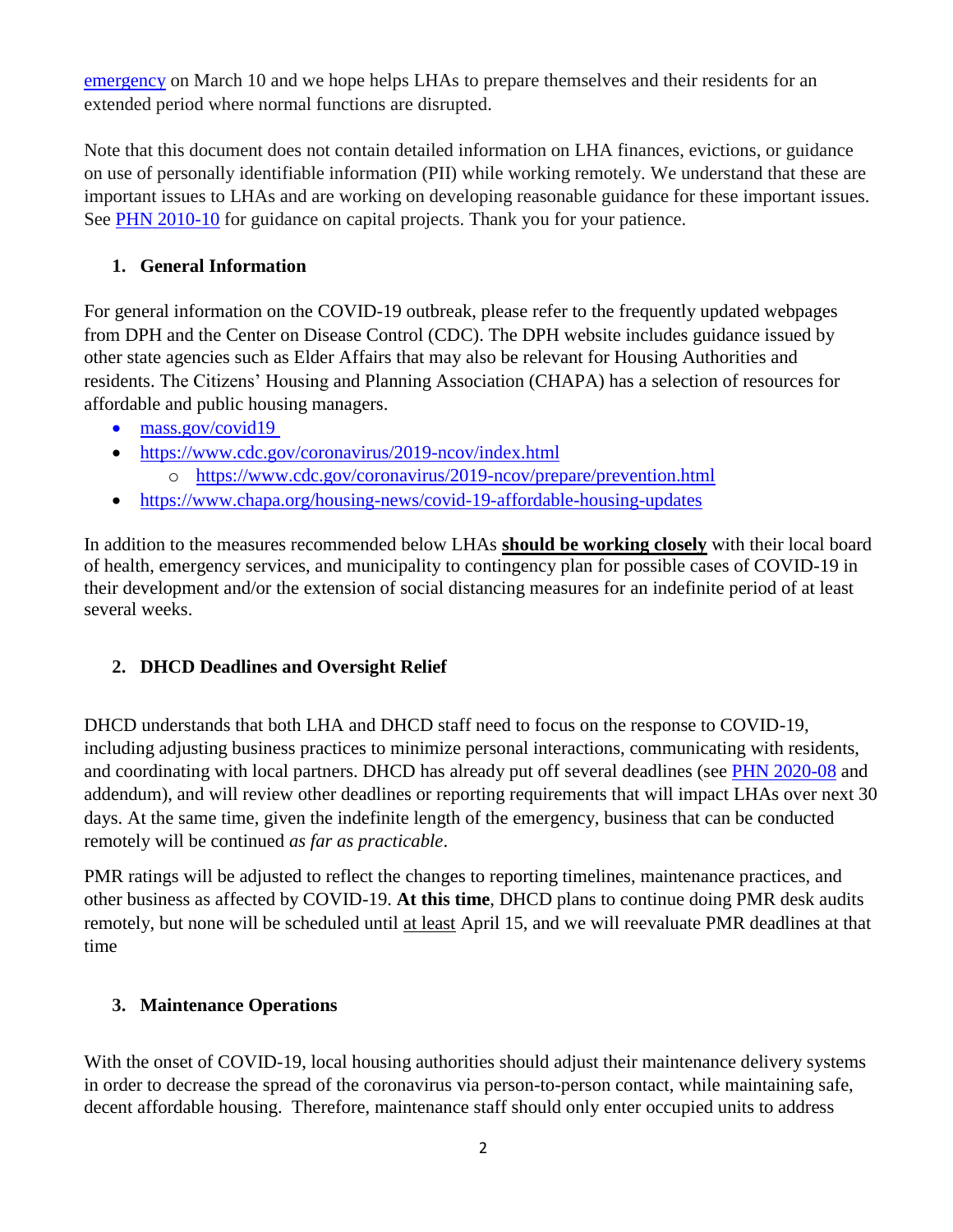**emergency health and safety issues** and health screening questions should be asked of residents prior to staff entering (Details are outlined, below.) Maintenance staff should take precautions when entering all units, including minimizing time in unit, asking resident to remain at least 6 feet away from staff, and wearing PPE if supplies permit. LHAs should also temporarily make the following changes to their maintenance operations.

a. **Emergency Health and Safety Repairs**: LHAs **MUST** continue to service emergency work orders using proper precautions. Emergencies should be narrowly defined as only those conditions which are immediately threatening to the life or safety of residents, staff, or structures. If a deficiency meets this definition any time of day, it needs to be identified as an emergency. The definition is as follows:

Maintenance emergency – **A condition that is immediately threatening to the life and safety of residents, staff, or structures.** (See [Property Maintenance Guide](https://www.mass.gov/files/documents/2018/11/15/PropertyMaintenanceGuide.pdf) (PMG) page 1--10). Below is the minimum list of emergencies that should be called out to maintenance for immediate repair:

- Fires of any kind (Call 911)
- Gas leaks or Gas odor (Call 911)
- Electric power failures
- Electrical hazards, sparking outlets
- Broken water pipes or flooding
- No water or unsafe water
- Sewer or toilet blockage
- Roof leaks
- Lock outs
- Door or Window lock failure
- No heat
	- No Hot water
- Snow or ice storm
- Dangerous structural conditions
- Inoperable Smoke or CO detectors, beeping or chirping detectors
- Elevator stoppage or entrapment
- b. **Annual Unit Inspections:** *Postpone* all routine and annual unit inspections throughout the duration of the emergency. This includes annual inspections of occupied units normally conducted throughout the fiscal year. DHCD will adjust PMR ratings for the inspections criteria, including timeliness, as not to penalize LHAs. DHCD will take into account LHA's response to the COVID-19 emergency. LHA's should document deferred inspection schedules with COVID-19.
- c. **Building & Safety System Inspections:** The inspection of building and safety systems *should* continue. This includes the quarterly/annual inspections of fire safety systems, emergency lighting, boilers, elevators, etc.
- d. **Deferred/Non-Emergency Tenant requested Work Orders:** Maintenance repairs for inunit non-emergency items, like the repair of a bathroom soap dish, or the deferred maintenance item of painting the bedroom door, should be *postponed* during the COVID-19 outbreak to avoid person to person contact and the spread of the coronavirus. DHCD will adjust PMR ratings, including timeliness, for Deferred/Non-Emergency Tenant Requested, work orders. LHA will not be penalized. LHA's should document deferred inspection schedules with COVID-19.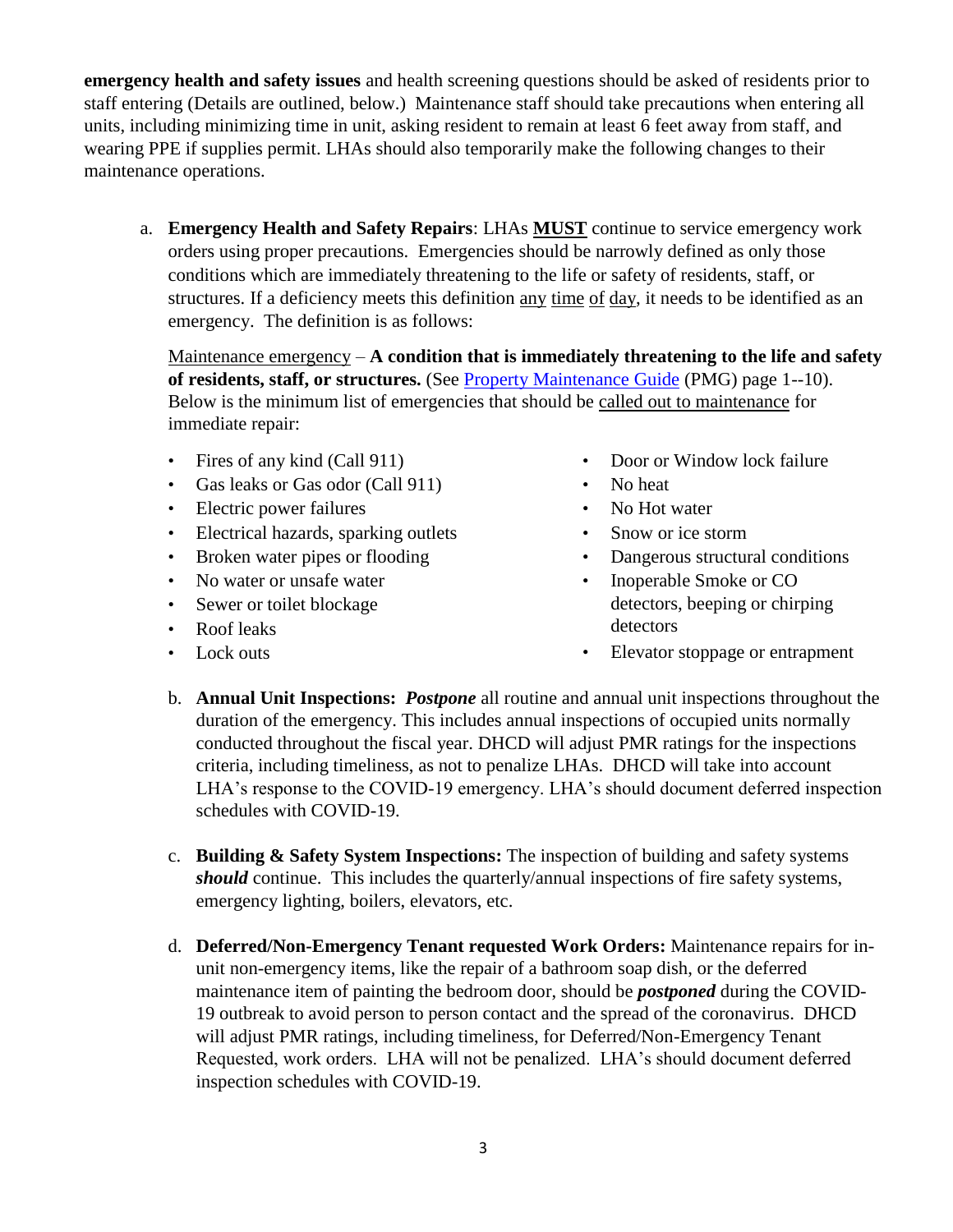- e. **Cleaning and Sanitizing:** LHAs *should* frequently clean and sanitize touchpoints in common areas. (i.e., doors, handrails, bathroom surfaces and handles, counters, fridge handles, etc.). LHAs should feel free to use additional staff time (if available). To avoid all maintenance staff being quarantined or sick at the same time, consider rotating staff IF you have sufficient maintenance staff.
- f. **Alternate Maintenance Work:** If maintenance staff have additional time due to deferring all routine, in-unit work orders, LHAs *may* repurpose them towards exterior or site work that can be done without any interaction with resident occupied space. This can include painting, landscaping, vacant unit turnovers, and paving & sidewalk repair. If the work involves an improvement to building or site that will last at least 5 years, it may be eligible for capital funding as a force account project; please reach out to your DHCD Project Manager.
- g. **COVID-19 Safety Guidance:** LHAs should ask but can't require residents to let maintenance know if they are experiencing symptoms of the Coronavirus. LHAs should use the same process for assessing the risk of exposure for all residents, by implementing the use of the attached questionnaires:

#### **Attachment A:** *COVID-19 Coronavirus Questionnaire (from Worcester HA)*  **Attachment B:** *COVID-19 Questionnaires Maintenance Instructions*

For resident and maintenance safety, precautions should be taken in every unit that is being entered. Staff should use proper precautions. When maintenance staff **MUST** enter a unit for EMERGENCY repairs, the following precautions should be taken:

- Treat each unit as if it is an isolated positive case, and follow CDC social distancing and hygiene protocols at all times.
- Use Personal Protective Equipment (PPE), if available, disposable gloves at a minimum.
- Keep **at least** 6-8 feet of space from other persons in unit.
- Wash hands thoroughly before and after entering unit.
- Keep time in the unit as short as possible without compromising the required emergency repairs.
- LHAs should seek to purchase Personal Protective Equipment (PPE) for maintenance staff entering units.
- When emergency repairs are required in a unit with an isolated positive case, LHA's may consider a hazardous duty hourly pay premium under union applicable contracts pay for maintenance workers that need that service that unit.

#### 4. **Office Operations**

While it is important to practice social distancing at this time, LHAs have an important role to play during this crisis. The shelter system for homeless individuals and families is even more vulnerable to the risks of COVID-19 than public housing, so it is critical that LHAs continue to meet their core mission of providing safe and affordable housing for low-income people of the Commonwealth. Residents and applicants need LHAs more than ever during this challenging time.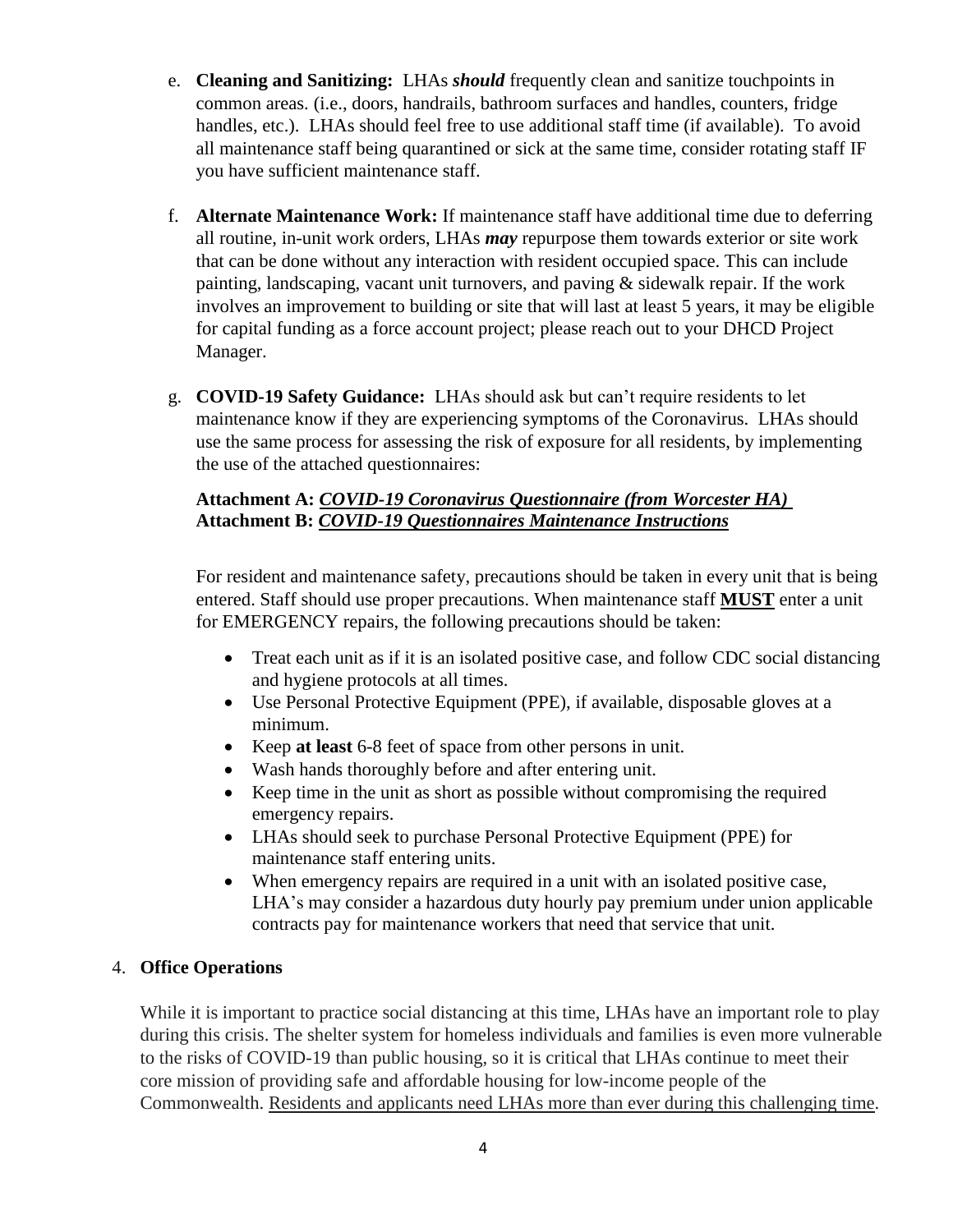- a. **Office Hours**: LHAs may choose to shorten or limit weekly office hours and should take steps to severely limit person to person contact If offices remain open to public, LHAs should strongly encourage any residents or applicants to make appointments to limit crowding and lines at offices. LHA staff **must** remain available to tenants and applicants by phone and email throughout the authority's regular business hours, even if LHA closes its office to public. This may require the LHA to set up call-forwarding services to staff cellphones.
- b. **Telework for Office Staff:** Office staff who do not need to interact directly with residents or applicants should continue work from home as far as possible. In general, the minimum number of staff to maintain the developments, interact with tenants, and supervise staff should be on site, and while onsite they should maintain social distancing, avoiding meetings and remaining more than six feet apart. . LHAs should stagger work times for staff that need to be in the office to reduce crowding and should hold all meetings through tele/video-conference.

We understand that many LHAs, like the Commonwealth, were not fully set up for remote working at the start of this pandemic. IF they have not already, LHAs should avail themselves of the \$5,000 technology budget exemption in the FY20 budget [guidelines](https://www.mass.gov/doc/2019-22-fy2020-budget-guidelines/download) (p.3), and if they do not have sufficient resources to acquire *necessary* technology for remote work should reach out to their HMS.

DHCD is aware of questions about staff bringing tenant & applicant personal data home with them or transmitting by email; DHCD will work with our legal staff to develop further guidance on this important topic.

- c. **Communication**: Following the guidance of social distancing, telephone, fax, and email are the preferred modes of communicating with tenants, applicants, and staff. Most appointments should be performed via telephone instead of in-person. LHAs should also install drop boxes for paperwork that must be physically transmitted (such as paper applications and verifications). These could be out at developments or outside the offices.
- d. **Applicants**: LHAs cannot turn away applicants who come on site. However, staff should strongly encourage people to apply online (at kiosks, if available), or to use the drop box for transmission.
- e. **Lease ups**: DHCD understands the concerns with continuing lease ups, both due to staff capacity and fear of contagion. It is vitally important, however, that LHAs continue leasing up units *as far as possible* to vulnerable households who, in absence of securing permanent affordable housing, will be left even further exposed and compromised during this crisis. Lease ups should be administered with consideration for social distancing and the safety of applicants and staff, as outlined in section 7 below.

#### **5. Signage and Visitors**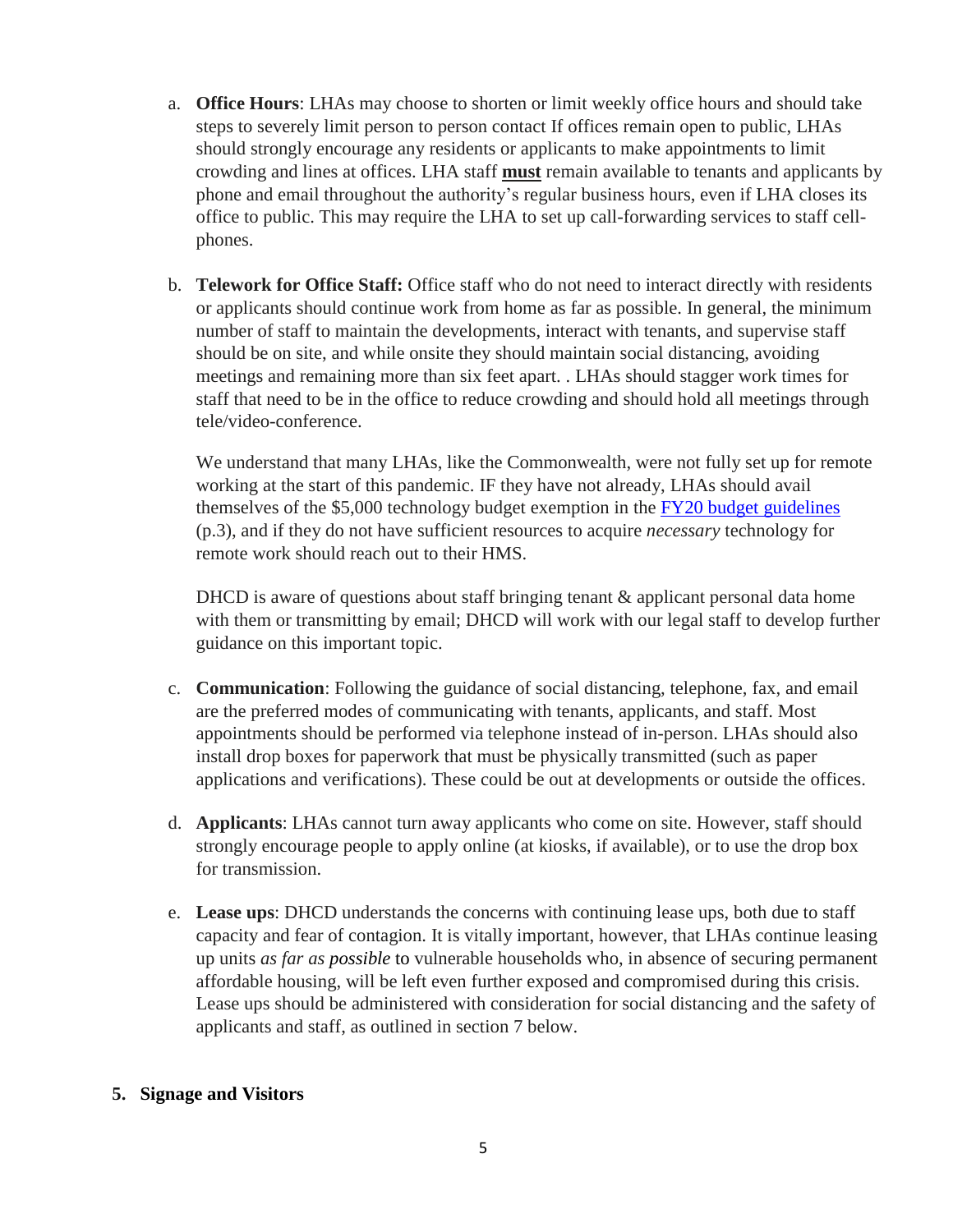Many residents will be relying on family, friends, and service providers to help them through this challenging time. It will be important for property managers to monitor, to the best of their ability, visitation.

- a. **Limiting or Restricting Visitors:** LHAs are encouraged to limit or restrict non-essential visitors if critical for resident health, and should at least discourage them through visitor signage. LHAs are encouraged to restrict access to common areas such as community rooms and lobbies. LHAs are also encouraged to work with their local board of health to discuss an order to restrict visitors to c.667 (elderly/disabled) developments. In all circumstances, LHAs **must** ensure that critical nutritional and medical services **continue** for residents, and cannot lock all doors.
- b. **Signage**: DHCD recommends putting up visible signage that encourages proper handwashing and discourages unnecessary visitors, especially those who are showing cold or flu-like symptoms. LHAs should endeavor to translate signage into different languages, as appropriate to your residents.
- c. **Handwashing and Sanitizer Stations**: While supplies are difficult to secure, install handwashing stations and/or sanitizer stations at common lobbies that serve multiple housing units.
- d. **Scheduled Visitors:** As noted in section 9 below, LHAs should have (and generally have) canceled all scheduled events. While some non-LHA staff will still have to continue visiting to provide critical nutritional, medical, and personal care services, especially in senior housing, LHAs should ensure all visitors are educated on proper hygiene and social distancing practices and signing into visitors logs. LHAs should discourage other service providers from physically visiting developments, directing them towards remote communications with residents. LHAs should also discourage, as far as possible, group transportation for residents to locations other than grocery stores, pharmacies, and medical appointments to avoid opportunities for transmission.
- e. **Visitor Log**: At common lobbies, or in office, LHAs should create a log system that will enable future contact tracing through DPH, in the event a resident, staff or visitor tests positive for COVID-19. This may only be possible in high-rise developments, and we understand that with skeleton staffing any logging will likely be voluntary. LHAs should also encourage residents to log their visitors. See Attachment C: *COVID-19 Visitor Log &* Attachment D: *COVID-19 Visitor Stop Sign*.

#### **6. Tenant Selections and Lease Ups**

DHCD has heard LHA concerns about continuing lease ups with limited staff capacity while maintaining safe social distancing practices. While we understand these concerns, we recommend that leasing activity continue *as far as practicable* as LHAs stabilize operations for the COVID-19 emergency; the public housing units are a critical resource for the extremely low-income population. We understand that the pace of tenant selection may slow, but we also encourage LHAs to be somewhat more lenient on paperwork and verification than typical. The below guidelines are meant to help LHAs safely continuing leasing activity without additional health risk for staff, residents, and applicants. In general, LHAs should avoid any close, in-person interaction with applicants.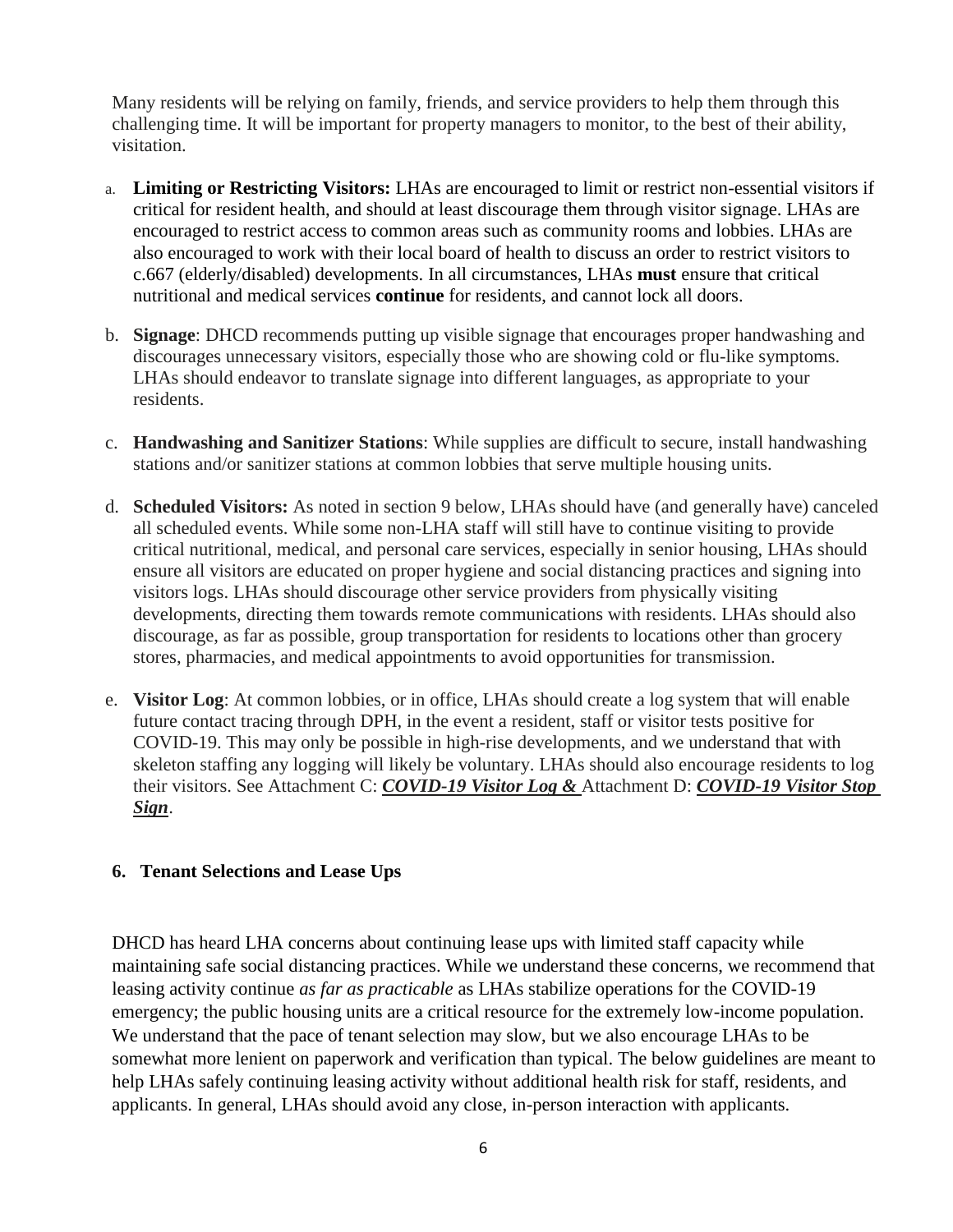- a. **Encourage online applications:** Post a notice outside the office that applicants should apply online at [www.applyforpublichousing.com.](http://www.applyforpublichousing.com/) Include information that applicants can apply using a computer, tablet, or smart phone. LHA should post their phone number for applicants that need help completing the application. Every effort should be made to provide the applicant with assistance over the phone. If the applicant cannot complete the application online, they should be sent a paper copy of the application.
- b. **Paper applications:** Paper applications can still be mailed to or dropped off at the housing authority office.
	- Place copies of paper CHAMP applications in an easily accessible place outside the office for applicant pick-up.
	- Provide an easily accessible drop-off box for applicants to drop off applications.
	- Continue to process applications received. Timestamp the application and enter it into CHAMP. Ensure that staff are washing hands before and after handling all incoming and outgoing mail. We understand that this practice, remote work, and skeleton staffs will lead to slower application processing.
- c. **Email communication:** Communication via email with applicants who have provided an email address is acceptable and recommended during this time. LHAs must maintain electronic copies of email sent to applicants. If an applicant has not provided an email, the authority must continue sending paper mail.
- d. **Email verification:** LHAs can accept attachments to an email as verification of information needed to make determinations of eligibility and qualification from an applicant. LHAs should exercise reasonableness when requesting and reviewing documentation. It may be difficult for an applicant to obtain a particular document at this time.
- e. **Telephone verification:** Verification can be done by telephone. Any information taken over the telephone should be recorded in the applicant file including LHA staff member, person's name who is providing information, information provided and date.
- f. **Appeals for ineligibility/disqualification:** Applicants found ineligible/disqualified must be sent the letter informing the applicant that they have been removed from the waiting list and they have the right to request a private conference/appeal.
	- Private conferences and appeals can be conducted on the phone: the phone call should be recorded, and any documentation the applicant wants to be considered should either be emailed or mailed. LHAs may also set up a drop box for appeal documentation.
	- Applicants still have the right to seek an in-person hearing, but LHAs should postpone said hearing until after state of emergency has ended.
- g. **Offers of housing:** Housing offers, acceptance, and rejection of offers can be made via telephone and email. Local notes should be made in CHAMP and these dates should be recorded in CHAMP offer stage workflow. Record this information in the vacancy system.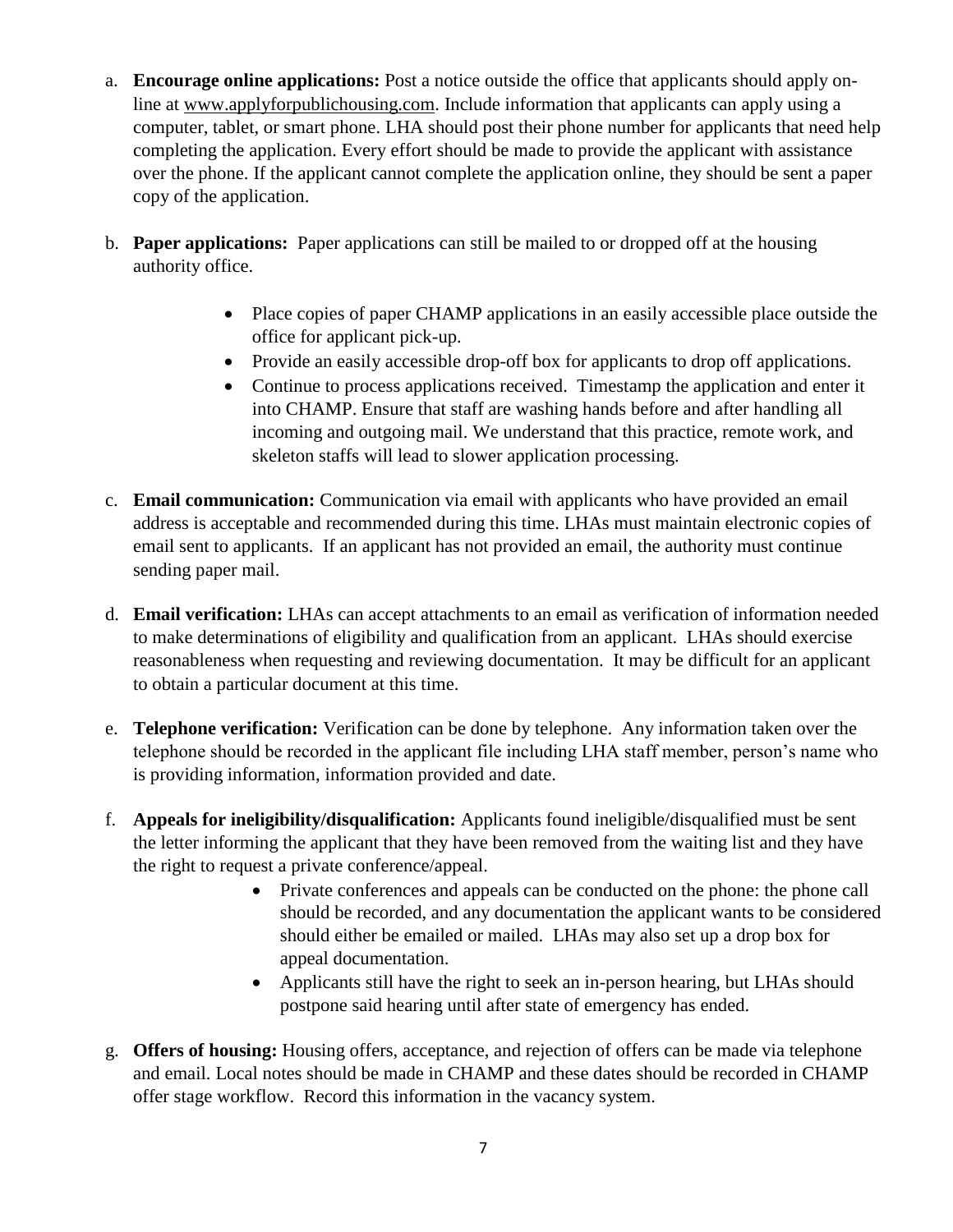- Units can be shown following CDC protocol of remaining at least 6 feet away from applicants and washing hands before and after interaction.
- If you need to meet with anyone, you may ask if the person has a fever/a cough. If this is the case, you should designate the applicant as Good Cause Delay until their symptoms have resolved. You should recommend that the applicant call the state COVID-19 hotline 2-1-1 immediately.
- Paper work for income verification, determination of rent, and lease execution can be done by phone, email or mail.
- Keys can be issued following CDC protocols.
- If an applicant refuses a unit after having viewed it, the LHA must sanitize the unit before offering/showing the unit again.

#### **7. Human Resources**

The bullet points below summarize some attempts to answer frequently asked questions during this coronavirus health emergency. There is no legal precedent and the situation is fluid, so please use good judgment, and please work with your regional attorney or other counsel on employment related matters. You may contact Sarah O'Leary [\(sarah.oleary@mass.gov\)](mailto:sarah.oleary@mass.gov) with any questions about employment actions that could lead to litigation. She will be happy to refer you to legal and human resources specialists.

#### a. **Employment Health Care:**

- Employees should NOT work if they are ill. Per DPH, Employees exhibiting symptoms of illness (fever, cough, difficulty breathing) **should be sent home** immediately and should contact their healthcare provider. Staff should not return to work until they are free of fever, signs of a fever, and any other symptoms for at least 24 hours, without use of feverreducing or other symptom altering medicines (e.g. cough suppressants). If an employee is diagnosed with COVID-19 they cannot return to work until they have been authorized to leave their home by their local board of health.
- Employers may do health screenings for staff, including temperature checks, but must do so in a well-documented, impartial, and non-invasive manner.
- b. **Contingency Planning:** LHAs may lose significant amount of staff time to sickness, quarantine, and caring for family during this period. They should plan for loss of staff, with potential contingencies including mutual aid with other housing authorities, collaboration with local governments, and creation of a list of local contractors who can respond to emergency service calls if maintenance staff is not available.
- c. **Sick Time and Paid Leave:** An LHA's requirement to provide paid leave to employees quarantined or suffering from Coronavirus will vary, depending upon any contract, collective bargaining agreement, salaried exempt status, the employer's personnel policy, and paid leave time accrued by the employee. **This is a very sensitive area** – please contact Sarah O'Leary [\(sarah.oleary@mass.gov\)](mailto:sarah.oleary@mass.gov) and/or your regional attorney or other counsel with compensation related matters.

#### **d. Responsibility of Certain Staff to Continue Working**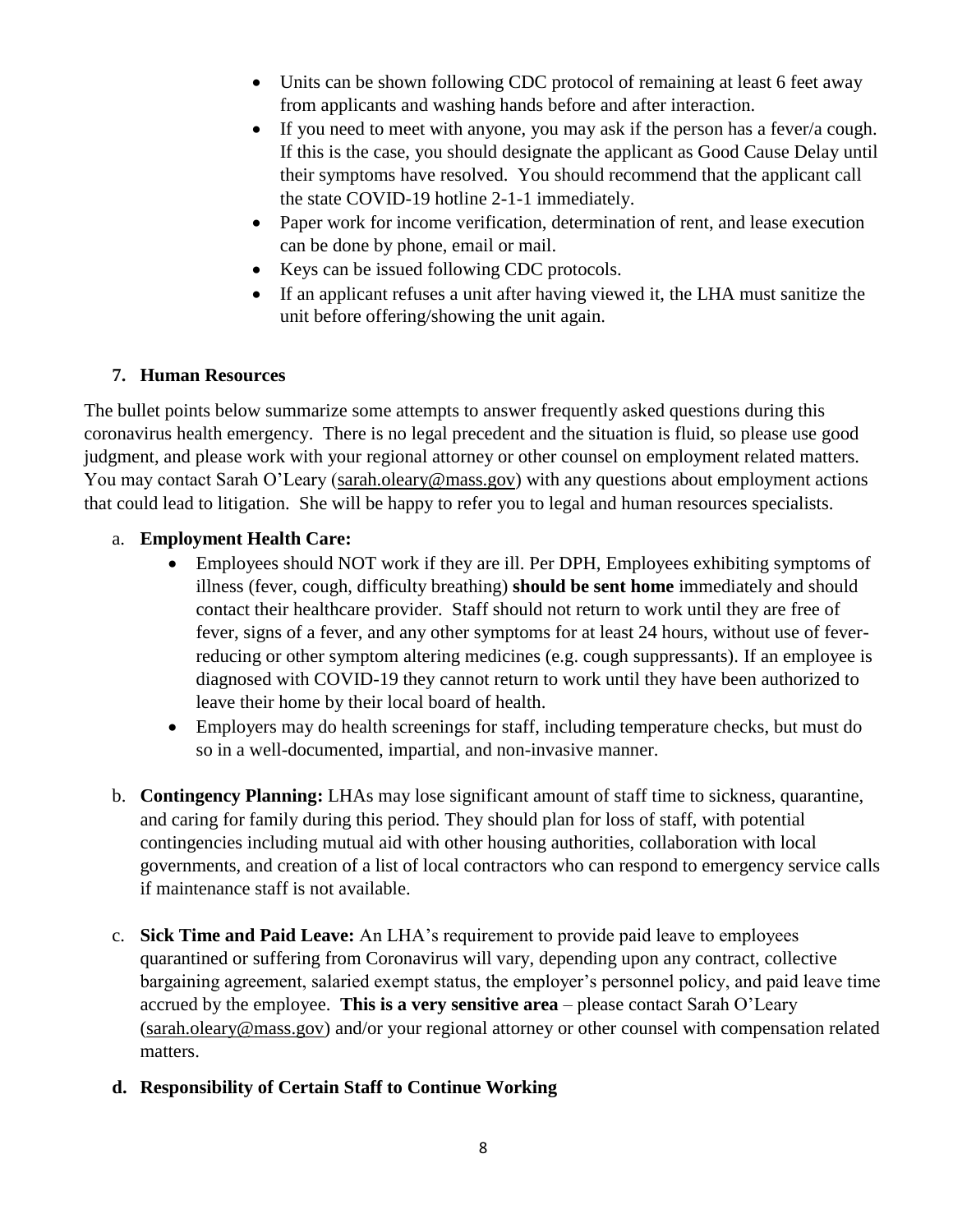- LHAs should communicate to employees whether they are essential or non-essential employees in writing. Most LHA employees, especially maintenance staff, may be deemed essential as they provide core functions, such as a safe and sanitary living space, to residents.
- If an employee is determined to be essential for the continued operation of the housing authority, they are required to report to work, unless they have leave time available or have sought a medical accommodation.
- If an employee so designated as essential refuses to report for duty they may be subject to discipline up to and including discharge. Circumstances will vary widely by employee, and DHCD strongly recommends that LHAs contact an employment attorney before taking adverse action.

#### **8. Community Spaces, Events, and Meetings**

Community spaces and events are prime vectors for transmission of COVID-19. Governor Baker has [prohibited gatherings of 25 or more as of March 15,](https://www.mass.gov/news/baker-polito-administration-announces-emergency-actions-to-address-covid-19) and as of March 16 the Federal Coronavirus task force issued guidelines recommending no [gatherings in excess of 10 people.](https://www.usatoday.com/story/news/health/2020/03/16/coronavirus-live-updates-us-death-toll-rises-cases-testing/5053816002/) Developments housing vulnerable populations such as the elderly should adhere to the guidelines even more rigorously. Housing Authorities, however, have to balance the need for certain critical services to continue. Therefore, DHCD recommends that:

- LHAs cancel **ALL** scheduled events in community rooms. They can consider closing community rooms, but must allow continued access to laundry facilities. If leaving the community room open, LHA should post prominent signage discouraging residents from using in groups larger than two or for extended periods of time. LHA communications to residents should discourage informal gatherings of any kind, and provide appropriate social distancing recommendations. Open community rooms should be disinfected at least **twice daily.** If residents do not adhere to these guidelines, LHAs can consider closing community rooms that do not have laundry facilities.
- When canceling scheduled events, LHAs should **coordinate** with any affected service providers to ensure that critical resident services continue. In particular, food services such as food pantries or congregate meals for seniors **need to continue**, but in a safe manner that reduces the risk of virus transmission. This can include visits to a food pantry by appointment to avoid crowding as well as providing meals to seniors in takeout containers to be consumed within their units.
- LHA business involving public and semi-public meetings should be **postponed** for the duration of the state of emergency or **moved to a video or teleconference platform**. This includes grievance panel hearings and Local Tenant Organization meetings. If a resident requests an in-person hearing after video or teleconference is offered, LHA must offer this but after the state of emergency has ended.
- Board Meetings should continue in order to conduct LHA business. Pursuant to the Governor's [Executive Order on March 12,](https://41g41s33vxdd2vc05w415s1e-wpengine.netdna-ssl.com/wp-content/uploads/2020/03/OpenMtgLaw_ExecOrder_Mar32020.pdf) however, these meetings should be virtual. There no longer needs to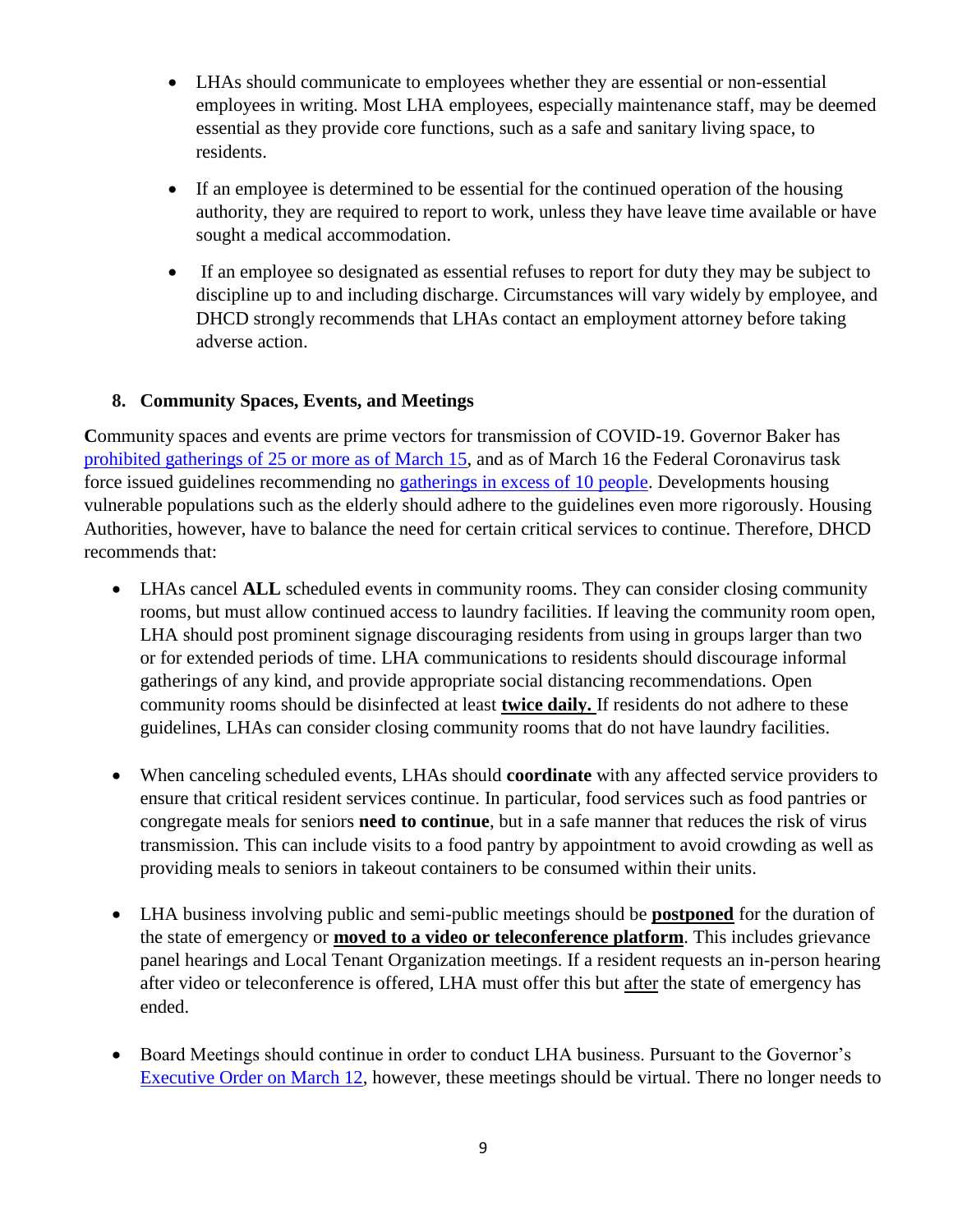be an in-person quorum, but the meeting must take place through a teleconference, video meeting, or other medium that allows for transparency and public access.

### **9. Resident Services**

Resident Service Coordinators (RSC) will be focusing on ensuring the health and safety of residents and figuring out how to do so remotely. Maintaining existing relationships with local service providers and networks will be the best way to know what the available options are locally. Two top priorities are ensuring ongoing food security for residents and to the degree possible decreasing social isolation.

The outreach on food security should be done to all residents, residents who were not food insecure before may now become so. To the degree that your LHA already has relationships in place for food distribution, work with your local department of health to determine safe food practices. Many school systems are continuing to offer food to those who were on free or reduced breakfast/lunch with both pick-up and delivery options. Project Bread has set up a statewide resource for finding local food sources that an RSC can work with and can be given out to residents for them to call directly.

> Project Bread: Hunger and Food Resources During COVID-19 <http://www.projectbread.org/news-and-events/news/covid-19-hunger-food.html> Food Hotline: 1-800-645-8333 Monday- Friday: 8am - 7pm Saturday: 10am - 2pm Counselors can assist callers in 160 languages and there is a dedicated line to assist the hearing-impaired at TTY: 1-800-377-1292

LHAs and their RSCs should also continue to work with current food providers, including food pantries, congregate meals, and meals on wheels, to ensure that these vital nutritional supports can continue in a manner that maintains social distancing practices.

While we are all practicing social distancing, it is essential to maintain other kinds of contact with residents. This can include daily or weekly calls, setting up video conference calls, and texts. Reaching out by phone or text to every household will provide needed support and an opportunity for residents, particularly those living alone or who are elderly, to talk with another person. This will also provide the RSC with a sense of what other needs may need to be addressed.

The Blue Cross Blue Shield of Massachusetts just created Network of Care, a new online resource for finding behavioral health and social services across the state. This could be a useful resource as RSCs try to connect residents to remote behavioral health services.

<https://massachusetts.networkofcare.org/mh/index.aspx>

DHCD will work with LHAs recently awarded funding to expand hours for or hire a RSC to quickly disburse the funds and increase RSC support.

## **10. What Happens if a Resident is infected?**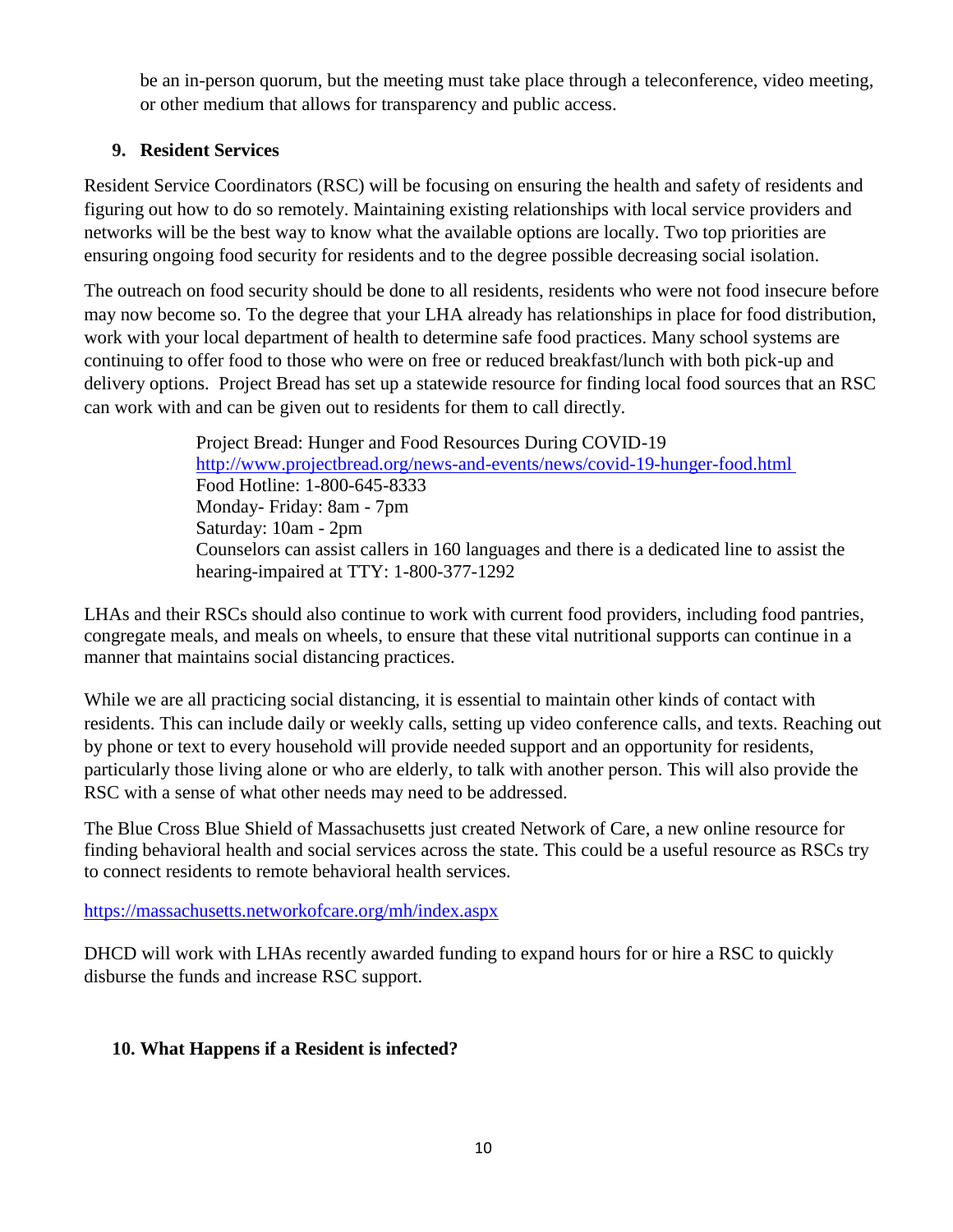DHCD understands that LHAs are very concerned about the scenario, which sadly is likely to occur, of a COVID-19 case in a large development. The following are common-sense steps based on [DPH guidance](https://www.mass.gov/info-details/covid-19-guidance-and-directives#other-guidance-) on Congregate care.

LHAs are encouraged to limit or restrict non-essential visitors if critical for resident health, and should at least discourage them through visitor signage. LHAs are encouraged to restrict access to common areas such as community rooms and lobbies. LHAs are encouraged to work with their local board of health to discuss an order to restrict visitors to c.667 (elderly/disabled) developments. In all circumstances LHAs must ensure that critical nutritional and medical services continue for residents, and cannot lock all doors.

- a. Raise awareness in residents and staff about how to practice social distancing and encourage them to report symptoms consistent with COVID-19 to their healthcare provider. Materials to assist with this are available on [www.mass.gov/covid-19](http://www.mass.gov/covid-19) and [https://www.cdc.gov/coronavirus/2019](https://www.cdc.gov/coronavirus/2019-ncov/index.html) [ncov/index.html.](https://www.cdc.gov/coronavirus/2019-ncov/index.html)
- b. LHAs must allow residents who have tested positive for COVID-19 to return to their unit to recover if not hospitalized.
- c. For Questions about how to respond to information about a suspect or confirmed case of COVID-19, **contact your Local Board of Health** (LBOH) for guidance and support. Please also contact your DHCD Housing Management Specialist with the details (number of affected residents, development, etc) to help organize a response.
- d. When a case of COVID-19 is identified, the Local Board of Health will require that the resident self-isolate in their unit (unless they require hospitalization). Information about how to protect other household members is available here: [https://www.cdc.gov/coronavirus/2019-ncov/if-you-are](https://www.cdc.gov/coronavirus/2019-ncov/if-you-are-sick/steps-when-sick.html)[sick/steps-when-sick.html](https://www.cdc.gov/coronavirus/2019-ncov/if-you-are-sick/steps-when-sick.html) and information about how the household members can help protect themselves is available here [https://www.cdc.gov/coronavirus/2019-ncov/hcp/guidance-prevent](https://www.cdc.gov/coronavirus/2019-ncov/hcp/guidance-prevent-spread.html#precautions)[spread.html#precautions.](https://www.cdc.gov/coronavirus/2019-ncov/hcp/guidance-prevent-spread.html#precautions) If available, provide a facemask to resident to limit spread to household members.
- e. LHAs should work with their Local Board of Health to determine if any type of public notification is necessary. In most cases, the LBOH will work directly with the resident to identify close contacts (individuals who have been within 6 feet of the case for a prolonged period of time while the patient was symptomatic). Close contacts will be notified directly and put into quarantine by the Local Board of Health. Individuals NOT identified as close contacts are not considered to have been exposed.
- f. Maintenance staff should only enter the unit where a confirmed case is being isolated for **emergency** work orders, and should be equipped with appropriate PPE. They should follow strict hand hygiene (frequent hand washing or use of alcohol-based hand gels) and social distancing protocols when they do. If possible the resident should stay in a room separate from the room where the work is occurring, with the door closed.
- g. LHA should work with a resident service coordinator if available or local service providers to ensure that isolated resident is brought food and other essential items.

#### 11. **Communications to Residents**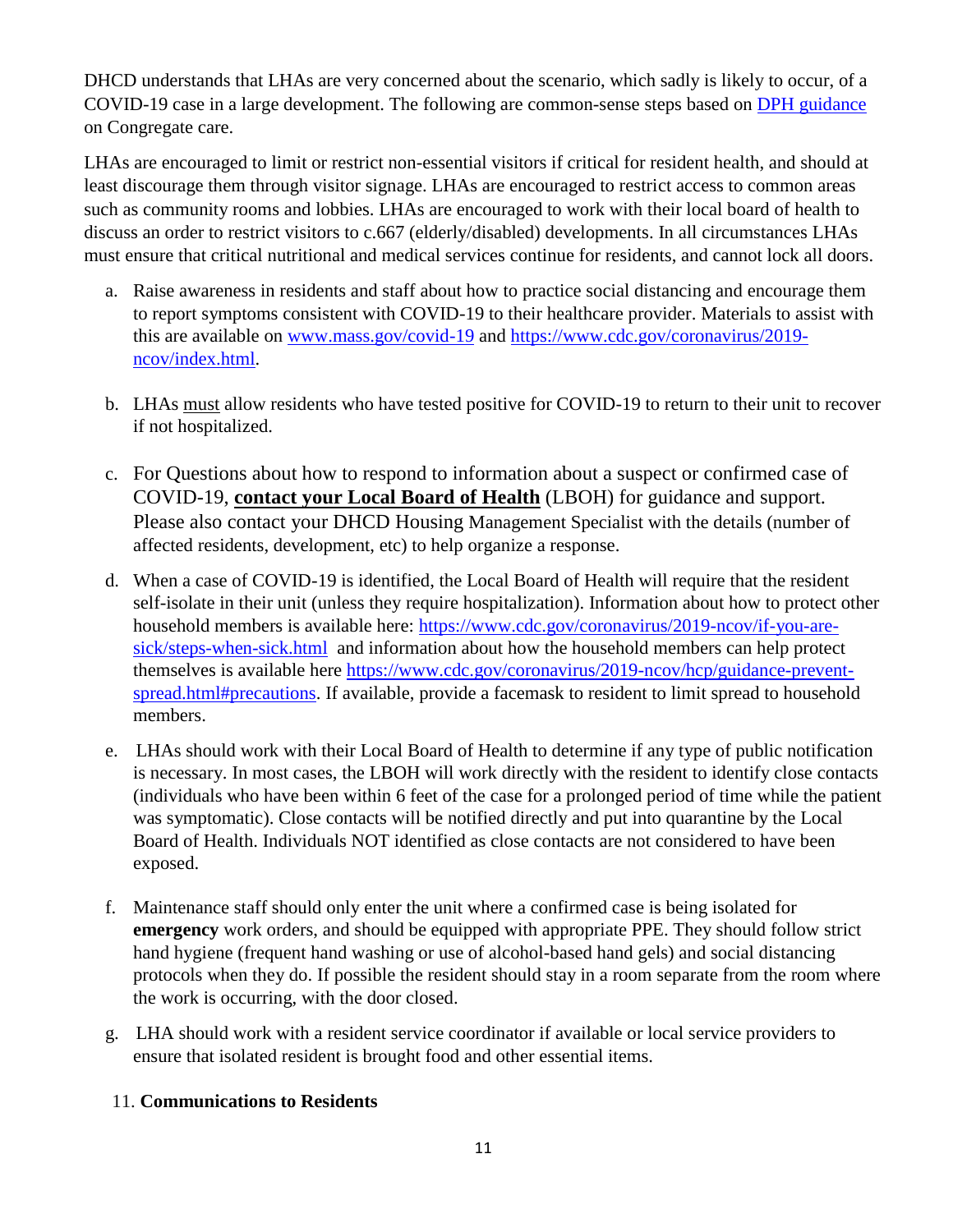We all acknowledge that individuals and families living in public housing are vulnerable to the risks of COVID-19, so it is critical that LHAs continue to meet their core mission of providing safe and affordable housing for low-income people of the Commonwealth. Residents and applicants need LHAs more than ever during this challenging time. **Communication is key to helping to inform and protect residents.** 

With that in mind, LHAs should make every attempt to communicate with their residents on a regular basis. More communication is better. LHAs should provide periodic updates, regarding local, state, and national news about the coronavirus and LHA operations. *Please use your best efforts to translate all notices into languages used by your residents*.

• Email

LHAs should prepare a group "resident email" list for all residents who have provided an email address to the LHA. LHAs should communicate by email to all residents, whenever possible.

• Robo-Calls

Many local towns and cities use an automated communication system, known as "Robo-Calls" to notify their residents in the event of an emergency. Please contact your local municipality to request the use of this system and/or to ensure that your residents are on your local municipality robo-call list. This is one example of a robo-call service: <https://telephonetownhallmeeting.com/robocalls/>

Important Information for LHAs to Communicate to Residents Regarding Resident Finances. The COVID-19 pandemic presents huge financial challenges for residents. Please notify your tenants immediately, regarding the following items.

- **Rent Re-Determination** We strongly recommend that LHAs are very lenient on downward rental redeterminations during the COVID-19 emergency. Tenants should be notified that they can adjust their rent quickly to reflect reduced income due to lost hours resulting from the COVID-19 response (see [PHN 2019-09](https://www.mass.gov/doc/2020-09-interim-redeterminations/download) issued 3/13/20).
- **Unemployment Insurance Rules** The Governor has signed legislation easing the application process for unemployment insurance. Please provide your residents with the following link regarding Unemployment Insurance Rules: [https://www.mass.gov/info](https://www.mass.gov/info-details/massachusetts-covid-19-unemployment-information)[details/massachusetts-covid-19-unemployment-information](https://www.mass.gov/info-details/massachusetts-covid-19-unemployment-information)
- See Attachment E: *Template Resident COVID-19 Notification*

Please contact your Housing Management Specialist, <u>laura.taylor@mass.gov</u>, or <u>ben.stone@mass.gov</u> with any questions.